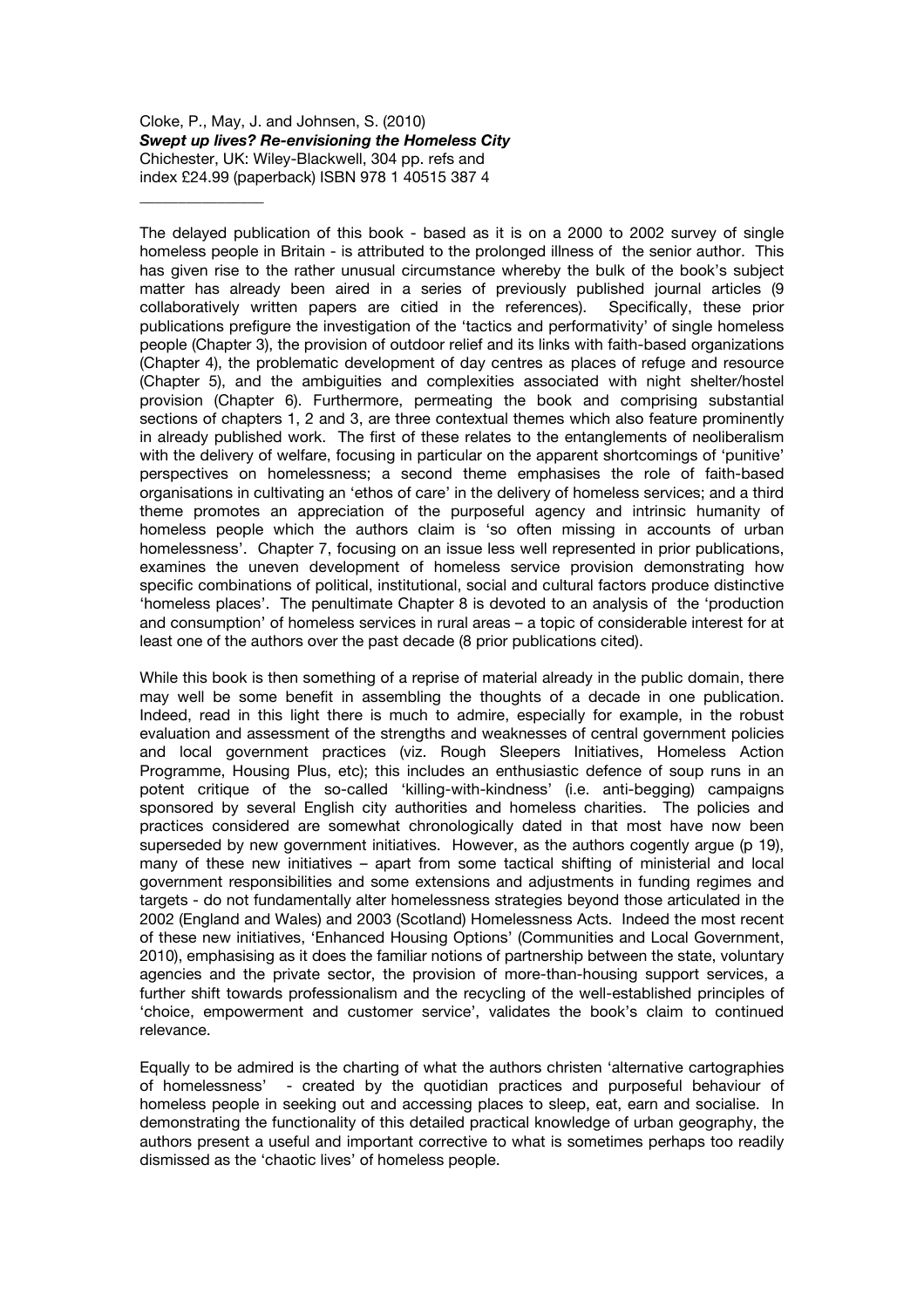In some other respects, however, the book's methods, message and arguments are more contentious. In particular there is (i) the lack of punctiliousness with regard to data collection and analysis, (ii) the tendentious endorsement of faith-based-organisations and their links with the development of an 'ethos of care', and (iii) the arraignment of revanchist and postjustice perspectives on the so-called homeless city.

# **(i) Ethnomethodology and data analysis**

!!!!!!!!!!!!!!!!!!!!!!!!!!!!!!!!!!!!!!!!!!!!!!!!!!!!!!!

Much of the raw data assembled and analysed in this book was acquired through an enterprising programme of ethnographic research, the 'Homeless Places Project'. This project involved a postal survey of 212 night shelters and hostels, 164 day centres and 63 soup runs across England, Wales and Scotland designed to establish a basic picture of the provision of single homeless emergency services, of their funding and staffing regimes, together with an understanding of their ethical motivations and mission. This postal survey was followed by a more detailed examination of seven English (only) 'contrasting towns and cities'. These comprised a large city in the south-west, a smaller town in the far south-west, a small agricultural and market town in the centre, a small market town in the south, a declining seaside resort in the north, a cathedral city in the west, and a large manufacturing city in the north-east.<sup>1</sup> Intensive survey methods in these selected urban locations involved overt participant observation in 18 night shelters, day centres and soup runs (involving 160 'conversations' with service users), semi-structured interviews with 39 project managers, 29 paid staff, 26 volunteers, and 37 other key informants, and 90 homeless people. In addition, 17 auto-photography exercises were initiated in two case study areas designed to record single homeless people's direct experiences and behaviours. These latter provided illustrations for the book and insights regarding hard to reach (by the researchers) sites of homeless occupancy.

All-in-all an impressive data collection exercise, but one which nevertheless invites several queries. For example, there is no indication of how the sample agencies were selected for the postal survey or indeed of their location or response rate; thus to imply that this constitutes a '*national*' survey (p 13 & passim) without addressing these issues of representativeness would seem to be at best an unfortunate slippage, at worst a regrettable sleight of hand. A compounding factor here is the decision to exclude London - by far the most conspicuous concentration of homeless in Britain - from the survey on the grounds that 'discussions of the homeless city have [hitherto] tended to be shaped by developments of a small number of large cities' (p 13). Furthermore, we are told that the data derived from the 'national' survey indicated that service users were for the most part between 25-45 years and that all but one were white British, but there is no indication of numbers or percentages. We are additionally informed that these service users were predominantly male. However, this juxtaposition of demographic data is misleading in that it seemingly conflates the socalled 'national' postal survey data (age and ethnicity) with the seven-town English only survey data (gender).

Further undermining the claim that the data represents a 'national' pattern is the overwhelming maleness and whiteness of the homeless people sampled and interviewed. The authors attempt to excuse the lack of female representation and gender analysis with the somewhat specious argument that they did not wish to 'essentialise' or 'overdetermine' the impact of gender on the homeless experience. Given the quantity of literature on gender and homelessness already published by the early 2000s - reinforced by subsequent research - which clearly demonstrated the very different homeless experiences of women, this smacks more than a little of a *post hoc* justification. Discursive considerations of gender differences - for example in relation to the vulnerability of women and their circumspect use of day centres and hostels - partially compensate for this lacuna. Unfortunately there is no such compensation for the absence of an examination of ethnicity. Again, research already

 $<sup>1</sup>$  The location of these survey sites are anonymised in this book, yet in earlier publications the authors were not so</sup> scrupulous. They were previously revealed as: Bristol, Bodmin, Banbury, Dorchester, Scarborough, Worcester and Doncaster (see Johnsen et al, 2005)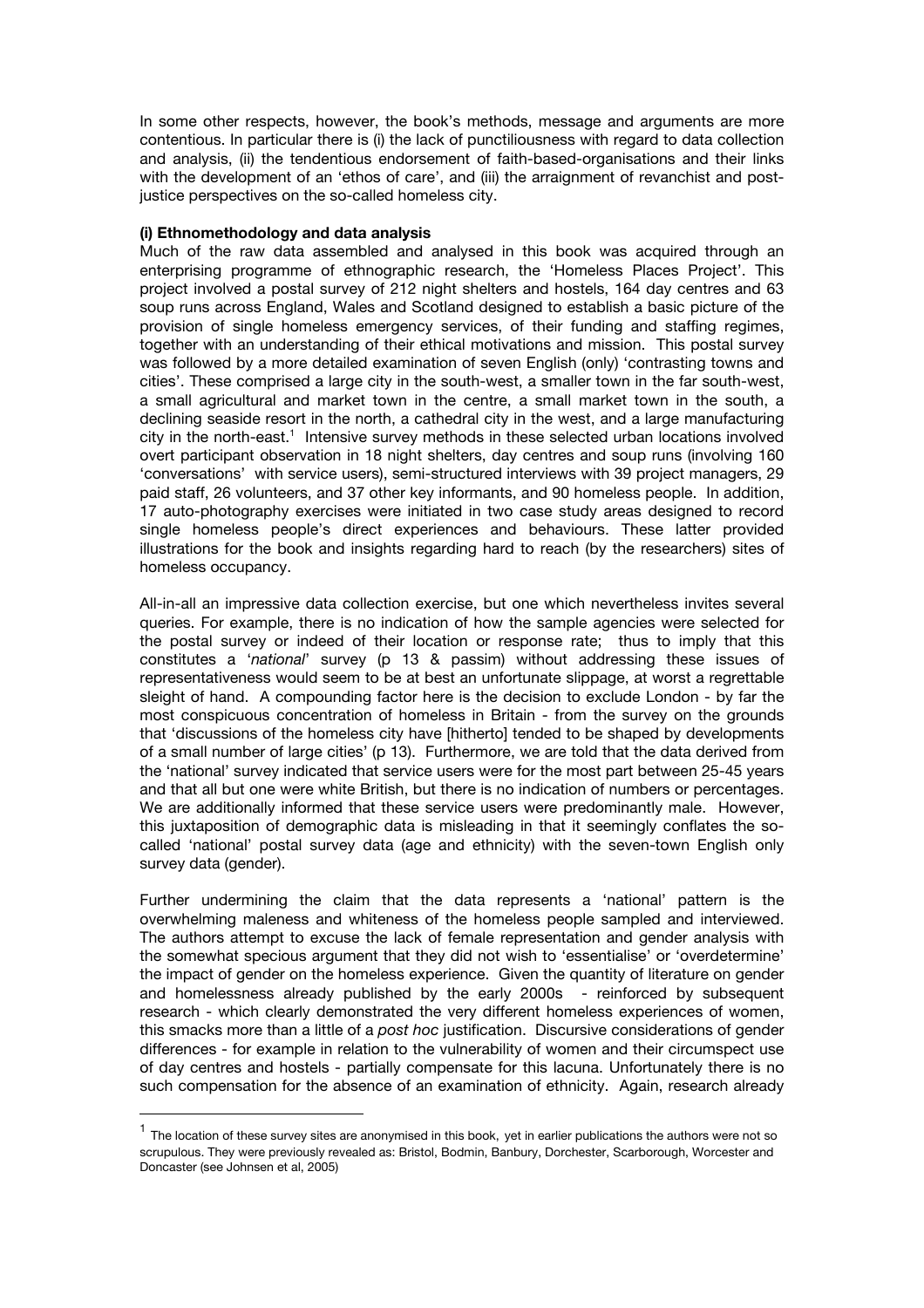published by the early 2000s had unequivocally demonstrated the importance of ethnicity and race in the homeless experience of sections of the British population – an experience not captured in either the author's 'national' or English survey, and regrettably scarcely acknowledged anywhere in this publication.

Additional examples of lack of precision in numerical data handling are replete throughout the text as illustrated in the frequent reporting of percentages with no mention of total counts; this stands in contrast to the care that seems to have been taken with the interpretation of interview data. Many of these numerical issues could easily have been addressed in a tabulation of survey results combined with more scrupulous attention to arithmetic detail and a more exacting data commentary.

### **(ii) Faith based organisations and the ethos of care**

The startling first sentence (p. 1) - "Love" is not a word one comes across very often in writings on homelessness' - establishes a major theme of this book, namely that beyond what Cloke *et al* characterise as the prevailing dystopic view of a homeless city of exclusion and abandonment, is another homeless city characterised by care and compassion; a city where homeless people experience empathy and friendship rather than control and containment. The authors draw upon the narratives of homeless people themselves and on their own surveys of homeless service providers to establish the dimensions of these 'spaces of hope'. Central to this process, they argue, are christian, faith-based organisations (FBOs) in providing an 'ethic of care' which, through 'extraordinary acts of kindness', empower homeless people and facilitate their engagement in purposeful agency.

The role of FBOs in delivering welfare has been long established. Recent research - not least that recounted in this book - suggests that, particularly in the context of the provision of homeless services, FBOs have in the last few years become more public and influential. In Britain this increasing prominence reflects FBO willingness and ability to avail of opportunities created by the opening-up of care services to 'any willing provider' (especially to voluntary and civil society agencies) under neoliberal policies pursued by successive Labour and Tory governments (Milligan and Conradson, 2006). Similar trends have been identified in many other European countries (see FACIT, 2008-11) and in North America (Cnaan and Boddie, 2002*)*. <sup>2</sup>

The authors identify three tiers of FBO homeless agencies operating in Britain/England: those that proselytise, those that expect changes in attitudes and lifestyles and those that provide unconditional care. It is the latter - the soup runs, the day centres, night shelters and hostels - that are the focus of attention in this book. In these places, the authors claim, care is commonly linked with the idea of unconditional charity based on christian notions of 'agape' and 'caritas'; this is the purest form of care – faith-motivated, but not self-serving, encapsulated in what they call a 'voluntary attitude' (p 245). That many FBOs provide exemplary care is not in doubt, and they demonstratively make an unambiguous positive contribution in creating spaces of refuge, compassion and security for many homeless people.

Cloke *et al* readily concede that such a 'voluntary attitude' of care and compassion is not exclusive to FBOs - they agree that there are many secular agencies that espouse and deliver a similar ethic. Indeed, in what can perhaps be identified as *the* major underlying theme of this book, the authors suggest that there has been a rapprochement between the secular and the religious to create 'postsecular' service spaces: that is, 'spaces of praxis in which secular and faith motivation collude in new forms of ethical citizenship' (p. 2). That there is some evidence of such rapprochement - in both the substantive chapters of this book and in other publications - cannot be gainsaid; what can be disputed, however, is

!!!!!!!!!!!!!!!!!!!!!!!!!!!!!!!!!!!!!!!!!!!!!!!!!!!!!!!

<sup>&</sup>lt;sup>2</sup> The role of these FBOs has not always been favourable assessed: see for instance Hackworth, 2002, and the infamous 'Waterproof bibles – for the homeless' incident (Atheist Underworld, 2011)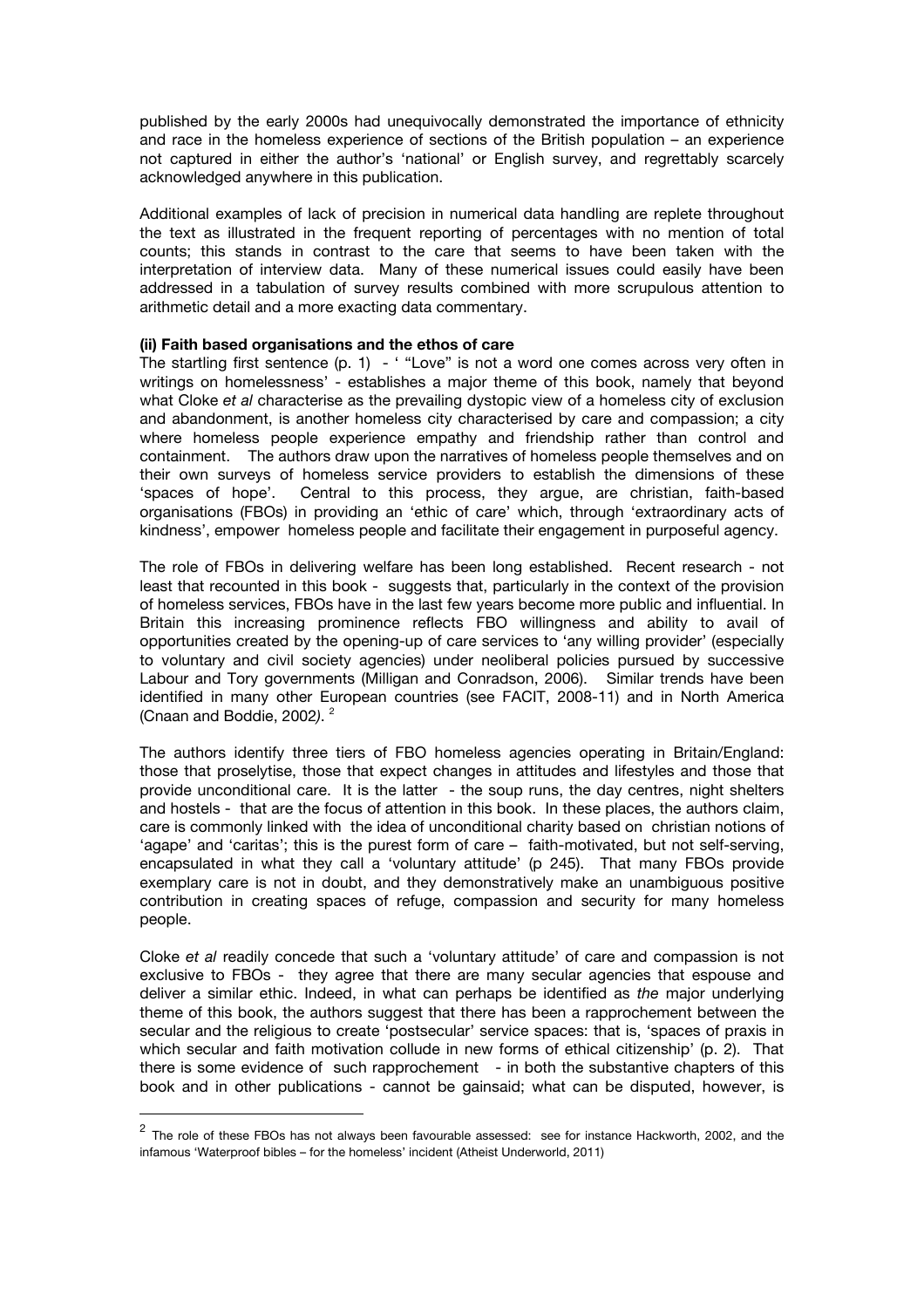whether the authors have accurately portrayed the relative importance of the contributions of the secular and the religious to this emergent 'harmony', and whether this harmony is accurately encapsulated in the notion of 'postsecularism'.

Cloke *et al* explicitly portray FBOs as providing the main dynamic in this secular/religious rapprochement, claiming that they play a 'crucial role' and act as 'umbrella organisations'. By contrast, they argue, 'homelessness has served as a highly visible example of the inability of secularist ethics alone to prevent or deal with social exclusion in contemporary society' (p 42) and suggest (as a consequence?) that secular agencies are 'embracing the principles of christian faith'. For their part many FBOs are seen as moving away from overt evangelising in adopting a form of praxis in which christian charity 'is being reproduced as relational love and friendship, a gratuitous and creative practice of service without strings' (p. 49). Yet, even as secular organisations apparently adopt christian principles and religion apparently becomes less overt in FBO practice, parity between the secular and the religious in the delivery of care is not achieved: while they 'appear similar', the authors argue, secular care is characterised by the '… absence of a *spiritual dimension* in holistic recovery' (p. 55; emphasis added). Thus for Cloke*,* May and Johnsen (and one assumes all three concur), the FBO ethic of care is privileged over that of the secular.

A problem with this account is that the concepts and principles that inform a secular ethic of care - in contrast with those that inform the religious ethic of care - are not properly considered. The objective of the short section devoted to this issue (pp 54-56) is primarily to demonstrate the apparent overlap and similarity with christian ethics. Secular ethics are thereby co-opted, their non-religious, indeed anti-religious, enlightenment basis ignored, and any potential conflict with christian ethics disregarded. Two illustrative issues of potential difference can be briefly mentioned. First, contestations over the concept of 'spirituality'. According to Cloke *et al* this is what distinguishes and accredits superiority to faith-based services (see quote above). The commonly attributed meaning of spirituality is that it is to do with things 'beyond the material world' – for secularists this comprises emotion and aesthetics, for the religiously inclined it also embraces concepts of immanence. The answer then to the question which reverberates throughout this book: 'What difference does faith make in the delivery of care to homeless people ?', is thus revealed as tautological. A second point of potential and substantive difference relates to the 'mission' of service delivery. The theo-ethics of FBOs, as portrayed in this book, suggest that 'service without strings' is the pinnacle of achievement: in other words, 'giving is its own reward'. Certainly this may be one precept aspired to by secular agencies, but - as writers such as David Smith (1998) long ago established - secular ambition rarely ends there:

… care, and the emotions usually associated with it, are not enough for an ethics capable of engaging the problems of the contemporary world. Once the importance of an ethic of care is recognized, attention has to be given to the context in which the practice of care takes place, to its political economy and institutional arrangements as well as to the kind of lives and needs which people are experiencing. Introducing the missing dimension of justice requires a version of social justice as equalization (Smith, 1998, p. 35).

Contra Cloke *et al*, secular ethics of care frequently embrace notions of 'solidarity, congruence and identity' which involve not only service, but also a commitment to and an active engagement with the processes of change - these are convictions which go beyond and challenge the 'theo-ethics' of many faith based organisations.

The argument for rapprochement as recounted in this book is based on an unquestioning acceptance of the concept of postsecularism - namely that, as religion transmutes from private reflection to public engagement, the age of western secularism is at an end. It is disappointing that Cloke *et al* ignore the contentious nature of these claims, not least scepticism as to whether an 'age' of secularism had/has any material reality, or whether 'postsecularism' has any useful meaning. They choose rather to uncritically transmit Philip Blond's - the *soi-disant* 'Red Tory' and the sometime adviser to the Cameron coalition on the 'Big Society' - portrayal of the claimed debacle of secularism, to wit: that secularism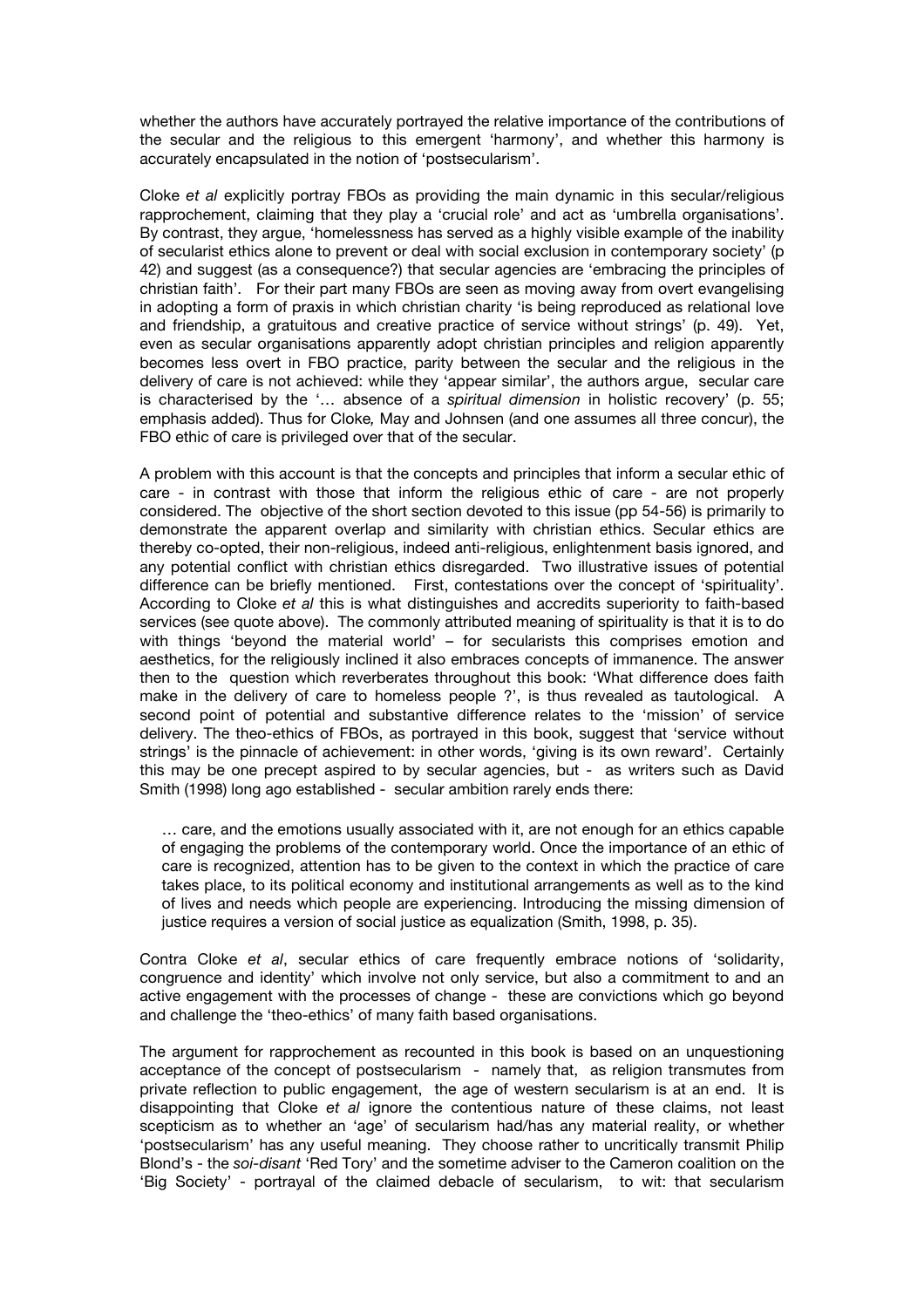permitted religion to be sequestrated by fundamentalism, that secularism assumed scientific advancement was applicable in ethical and political arenas, and that secularism has spawned a 'vacuum of hopelessness … a society shot through with cynicism' (p. 43-44). The debate as to whether these 'failures' adequately characterise present conditions, and whether (if they have any validity) they are causally linked with secular hegemony, is not acknowledged (see: Saxton, 2006; Molendijk *et al*, 2010; Kong, 2010). In omitting reference to these debates, Cloke *et al* conceal the shaky foundations on which their arguments are constructed.

# **(iii) The punitive, revanchist and post-justice city**

Cloke *et al* recognise that '[r]e-imagining the city is [not] and never can be a politically neutral manoeuvre' (p 91), and indeed there is plenty of politics in this book; notably in the critique of the 'pernicious logic' (p 92) of revanchist and post-justice perspectives, and in the more nuanced evaluation of British neo-liberal homelessness policies.

From the first page revanchist and post-justice perspectives are inveighed against as casting the homeless city in a dystopian frame characterised by 'abandonment', 'exclusion' and 'annihilation'; a dystopia in which homeless people are seen variously as 'passive victims … swept up and out of the prime spaces of the city' in a 'seemingly insatiable appetite for high value commodification' (p. 2), or as 'convenient ciphers' in the construction of a 'critique of gentrification, public space law and so on' (p 18). Given that Cloke *et al* do not directly challenge the everyday reality of an increasingly punitive city, such invective may at first sight seem somewhat misplaced. An explanation for the authors' negativity can, however, be deciphered in the charge that revanchism as it emanates from the USA - especially as transmitted in the work of Mike Davis, Don Mitchell and Neil Smith - is too allencompassing. It is seen, for example, as not sufficiently sensitive to context such that in Britain (and in Europe more generally), revanchism is manifest not as 'revenge', but rather as 'punitive-lite' or as Henk Meert would have it, a form of 'urban disciplining' (Meert and Stuyck, 2008). In the view of Cloke and his colleagues revanchism is also too encompassing in that it obscures and overshadows an alternative interpretation of the homeless city espoused in this book - as a city of compassion and care, rather than of abandonment and exclusion. Additionally, it is claimed that the revanchist / post-justice perspective represents 'a spectacular triumph of structure over agency, and of the general over the specific' (p 1). For Cloke *et al* too much research (i.e. revanchism) proceeds 'at a relatively high level of abstraction, with only a narrow engagement with the concrete changes shaping homeless people's lives … and little or no discussion, via a field-based methodology, with the subjects of that research – namely, homeless people themselves' (p. 17). While these substantive differences of interpretation go someway to explain the authors' denunciations of revanchism, their invective has a further, equally important, purpose whereby their reading of the revanchist city serves as a recurring 'rhetorical trope' against which their wholly opposing view of a compassionate city can be favourably juxtaposed.

Politics are also to the fore in the evaluation of British neo-liberalism, especially with regard to its impact on homelessness. In this context Cloke *et al* identify three phases. The first sees neo-liberalism promoting self-serving individualism and thereby bolstering some of the excesses of secularism; in the second phase (as noted in the previous section), neoliberalism opens-up welfare delivery to civil society, and the voluntary sector in particular, thereby creating opportunities for the dissemination of postsecularist ethics; in the third stage however, there is a (partial) reversion to secularist tendencies as the activities of third sector agencies are reined-in with the lure of funding packages, distracting them from homeless advocacy and aligning them with government (possibly punitive – but certainly controlling) objectives. Cloke *et al* note that this incorporation has been particularly characteristic of some larger secular agencies - what *Crisis* and *Shelter* make of this observation is not recorded. In this version of history, the way is thus left clear for those FBOs and like-minded secular agencies that are infused with a 'voluntary attitude', to carry the flag of postsecular ethics.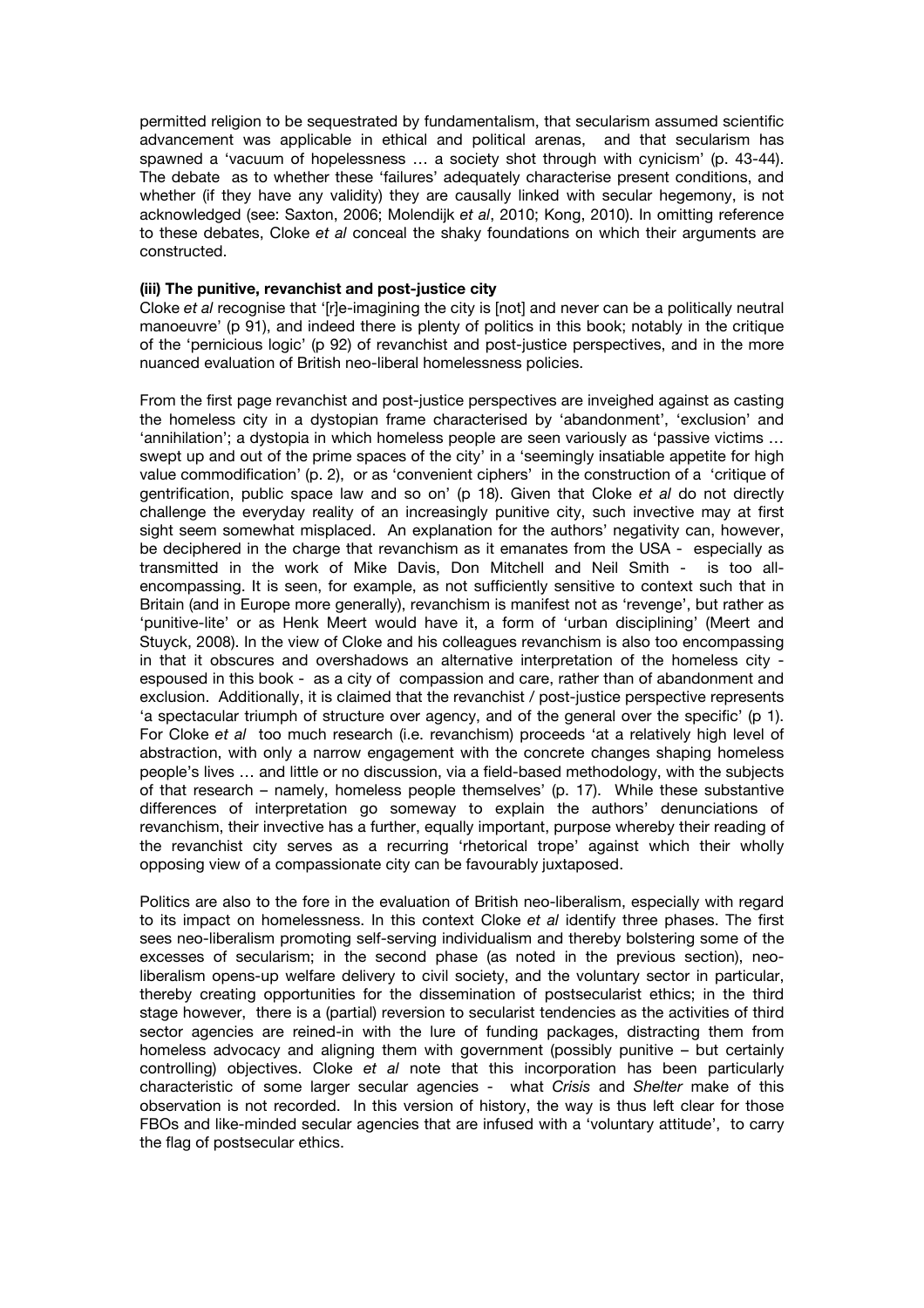In the final chapter Cloke *et al* acknowledge that the adoption of a 'voluntary attitude' is not in itself a solution to homelessness, this requires 'deeper structural changes' (p 245). To address the underlying causes of homelessness, they suggest, 'we need to build a sense of political engagement and a sense that change is possible'. The contribution of postsecular ethics to that political engagement is seen as 'fostering a broader *politics of hope* that stands in stark contrast to the politics of revenge and abandonment that allegedly characterises the revanchist or postjustice city' (p. 251; emphasis added). Stymied by an unwillingness to give any credence to revanchist politics, Cloke and his colleagues are reluctant to characterise the compassionate spaces of care created by postsecular ethics as 'resisting' or even 'coping' ; rather these spaces are offered as 'demonstration projects', existing in a parallel world, occupying the interstices of the punitive city, contrasting with but separate from that city; veritable 'beacons of light', holding out (in the authors' vocabulary) the 'hope' of a better future. Thus Cloke and his colleague adopt a 'politics of the inert', leading by example rather than engagement, and in the process neatly complete the biblical trio of theological virtues: 'faith, hope and charity' [1 Corinthians 13:13].

Contrast this with the course of action advocated by Laura Stivers. Stivers (2011) wears her religious beliefs on her sleeve, but is no less committed to the ethics of compassion and empowerment than the authors of '*Swept Up Lives'*. She, however, accepts the reality of the punitive city and the need to engage directly with the structures of revanchism. In proposing a tactics of engagement - 'prophetic disruption' is her preferred epithet - Stivers asks: 'What would it mean to make power analysis central to the issue of homelessness and housing? How are power, privilege, and social domination connected to homelessness and where do we see intersecting oppressions (e.g. race, gender, class)'. In raising such issues Stivers acknowledges that in tackling the causes of homelessness there is a need to 'jump scales' (Smith, N., 1993) both geographically, in connecting the *micro* (spaces of compassion) with the *macro* (the punitive city), and conceptually in conjoining an ethics of care with an ethics of justice (Smith, D., 1998).

#### **References**

Atheist Underworld (2011) *Waterproof Bibles for the homeless* ( see: http://www.atheistunderworld.com/2011/02/20/waterproof-bibles-for-the-homeless)

Cnaan, R. A. and Boddie, S.C. (2002) Charitable Choice and Faith-Based Welfare: A Call for Social Work, *Social Work* 47 (3) pp 224-235.

Communities and Local Government (2010) *Expanding Choice, Addressing Need: Addressing need through the Enhanced Housing Options approach* (London: www.communties.gov.uk)

FACIT (2008) Faith-based organisations and exclusion in European cities (2008-11) (See: http://ec.europa.eu/research/social-sciences/projects/387\_en.html)

Hackworth, J. (2010) Faith, welfare, and the city: The mobilisation of religious organisations for neoliberal ends, *Urban Geography* 32 (6) pp. 750-773

Johnsen, S., Cloke, P. and May, J. (2005) Transitory spaces of care: serving homeless people on the street, *Health & Place* 11 (4) pp. 323–336

Kong, L. (2010) Global shifts, theoretical shifts: changing geographies of religion, *Progress in Human Geography* 34 (6) pp. 755-776

Meert, H. and Stuyck, K. (2008) Homelessness, Post-Fordist Solidarity and Disciplining Urbanism, in: J. Doherty and B. Edgar (Eds.) *In my caravan I feel like superman: Essays in honour of Henk Meert, 1963-2006*, pp145-70. (Brussels: FEANTSA)